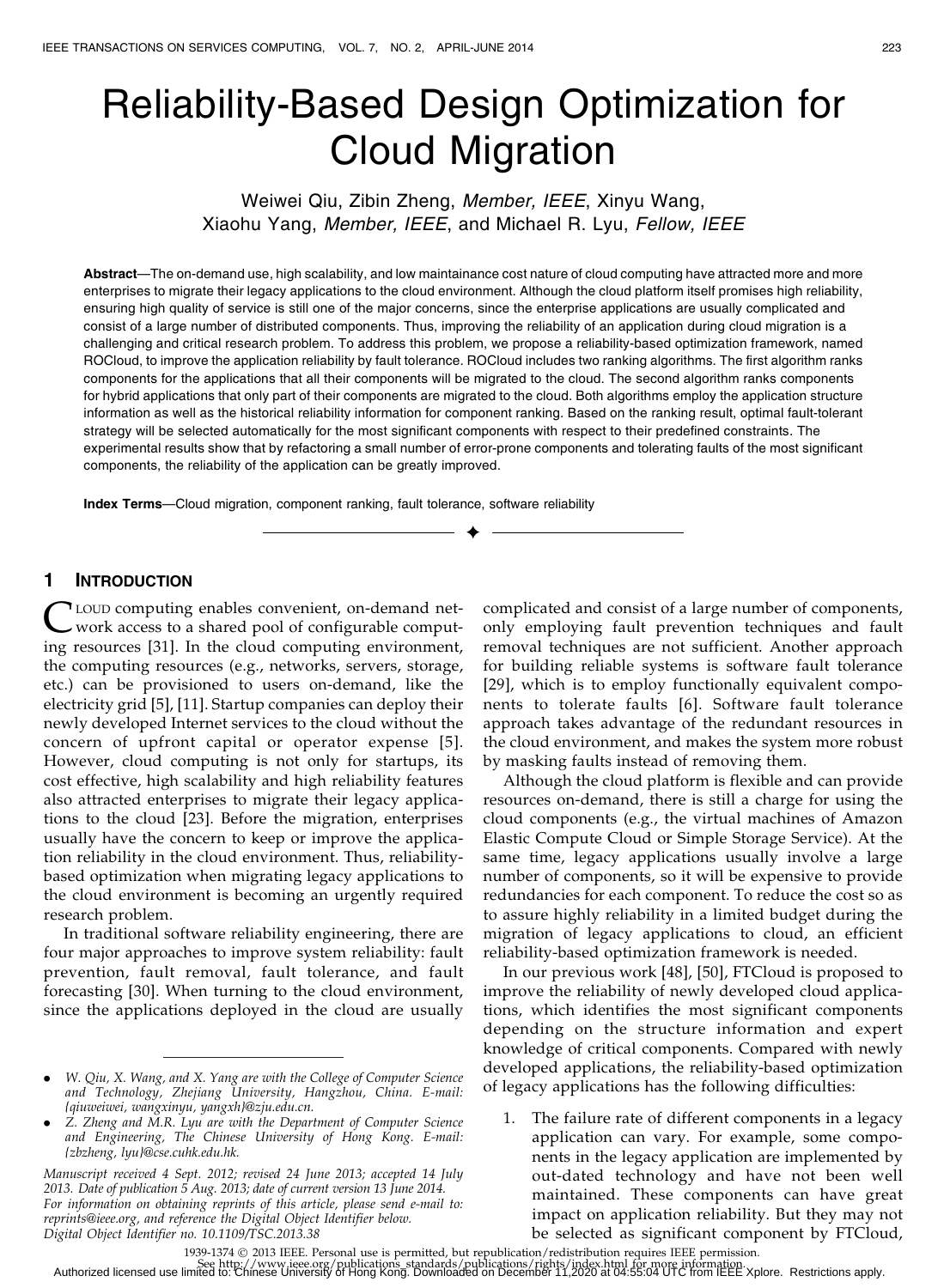

Fig. 1. Cloud migration example.

since FTCloud only employs structure information and does not take component failure rate information into consideration.

- 2. FTCloud needs expert knowledge to manually designate critical components. However, the migration team may not be the creator of the legacy application. So it will be difficult for them to manually list the critical components. Furthermore, the number of legacy applications as well as the number of components in these applications is large; it is thus impractical to manually identify critical components.
- 3. Some applications may be restricted by enterprise security polices and only part of their components can be migrated to the cloud. The component ranking and fault-tolerant strategy selection algorithms should take these hybrid applications into consideration.

For these two reasons, FTCloud is not sufficient for improving the reliability of legacy applications. We need to take advantage of all materials of the legacy applications at hand, such as application logs, source code, etc. to automatically identify the components whose failures have great impact on the application reliability. Then provide backups for them using redundant resources in the cloud to improve the application reliability.

Based on this idea, we proposed Reliability-based Optimization in Cloud environment (ROCloud), which is a component ranking framework based on historical information to identify the significant components that have great impact on application reliability, and suggest optimal fault tolerance strategies automatically. ROCloud can help the designer optimize legacy application design to get a more reliable and robust cloud application effectively and efficiently.

The contribution of this paper includes:

. This paper presents a design optimization framework for the cloud migration, named ROCloud. The main idea of this framework is first to identify significant components whose failures can have great impact on application reliability based on the application structure information and components reliability properties, and then provide fault-tolerant mechanism for these components to improve application reliability.

- . ROCloud includes two ranking algorithms. The first algorithm ranks components for the applications that all their components can be migrated to the cloud. The second algorithm ranks components for hybrid applications that only part of their components can be migrated to the cloud.
- We conduct extensive experiments to evaluate the impact of significant components and their reliability properties on the reliability of the migrated application using reliability information of realworld Web services.

The rest of this paper is organized as follows. Section 2 lists the optimization challenges in cloud migration and proposes a three phase framework. Section 3 illustrates the details of the optimization framework. Section 4 shows experiments, Section 5 introduces related work, and Section 6 concludes the paper.

# 2 OPTIMIZATION FRAMEWORK FOR CLOUD **MIGRATION**

### 2.1 Optimization Challenges in Cloud Migration

First, we use a motivating example to show the challenging problems of this paper. Enterprise A wants to reduce upfront capital investment and system infrastructure maintainance effort. The cloud computing technology satisfies these requirements. Enterprise A decides to migrate its legacy applications to an IaaS cloud, as shown in Fig. 1. The legacy application consists of a number of distributed components. Ensuring reliability of the application is one of the major concerns for making the migration.

To enhance the system reliability, the designer wants to optimize the original design of legacy application by providing fault tolerance mechanisms for its components with replication techniques. When designing fault tolerance mechanisms for the components, the designer needs to consider the following problems:

- Some components of the legacy application may be implemented by outdated technology and suffer from high failure rates. These components can have great impact on system reliability. Replication techniques are not enough to improve the reliability. For example, providing one replication for a component with failure rate 50 percent can only reduce the failure rate to 25 percent which is still unacceptable. A better approach is refactoring, that is to adopt new technology to rewrite the component and add fault prevention logic (e.g., exception handling), which can dramatically reduce the component's failure rate. Trade-offs need to be made when considering which components should be re-factored due to cost constraints.
- 2. The legacy application may consist of a large number of components. It is too expensive to deploy alternative replicas for all the components, since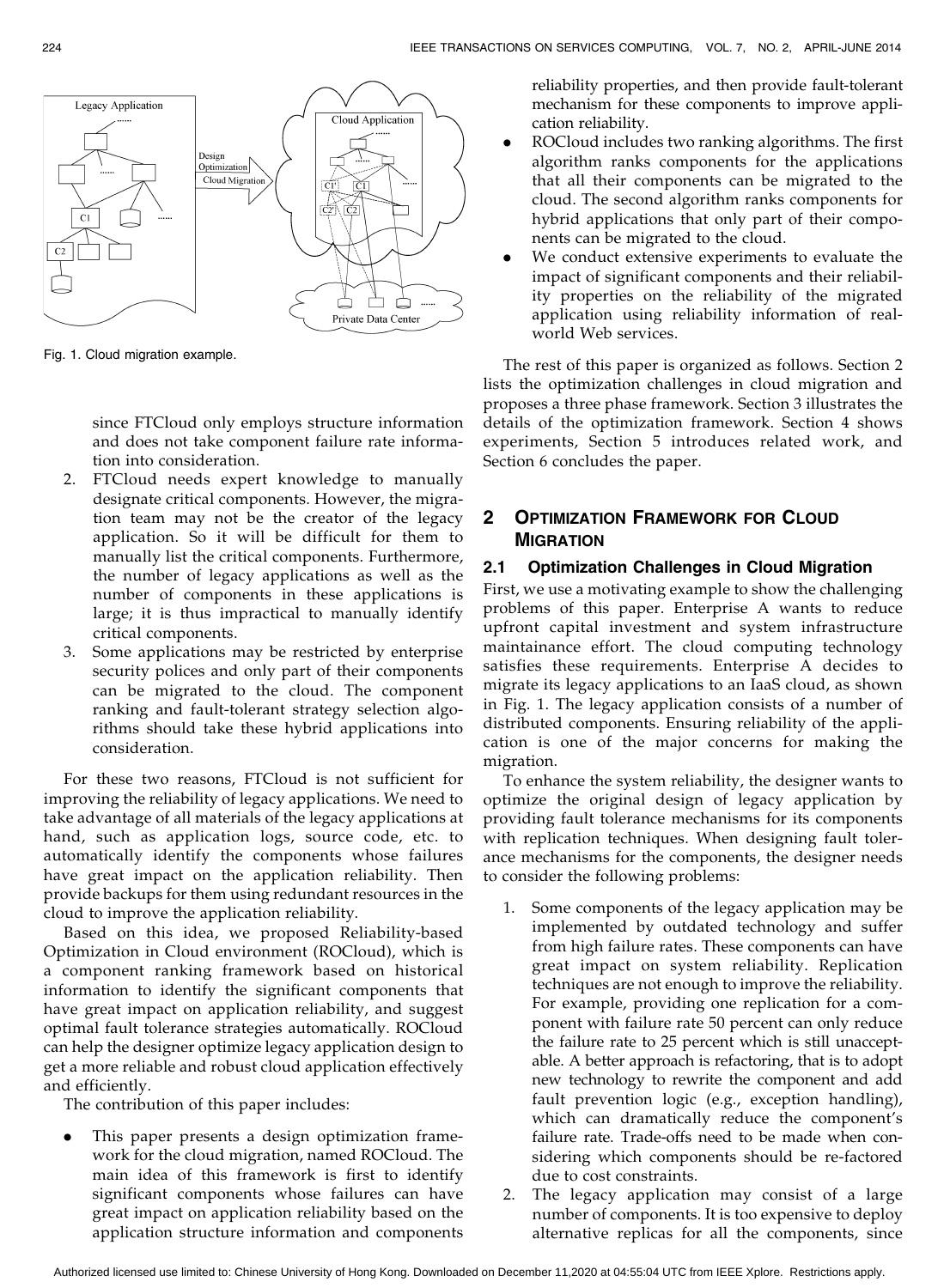

Fig. 2. Overview of the optimization framework.

there are costs for using cloud resources (e.g., the virtual machines). To make trade-offs between costs and reliability, the designer chooses to tolerate faults of the most important components, whose failures have great impact on the whole system. However, it is not easy to identify which components have greater impact on system reliability, because:

- The reliability properties of each component may be very different. Some components may already have fault prevention logic (e.g., error checking, exception handling, etc.) and thus are more reliable than others.
- Failures of different components can have different impacts on the system. Components fulfilling critical tasks (e.g., payment) are taken as critical components, while other components accomplishing non-critical tasks (e.g., providing decorative pictures on web pages) are taken as non-critical ones [48]. Failures of critical components have greater impact on the system than failures of non-critical components.

These two characteristics should be considered in combination. A failure-prone non-critical component may have little impact on overall system reliability, while a component for critical task may be carefully designed and already have low enough failure rate. The straightforward approach to only consider components with high failure rates or fulfilling critical tasks as important components may not lead to an optimal solution.

- 3. Some applications are restricted by enterprise security polices and only part of their components can be migrated to the cloud. For these hybrid applications, the components which are kept in the private data center are potentially important components and they can only use resources in the private data center for fault tolerance.
- 4. There are a number of fault tolerance strategies. The cloud platform itself may also provide recovery approaches such as virtual machine restart. Differ-

ent strategies have different overheads and costs. It is a challenging task for the designer to find out the optimal fault tolerance strategies for the significant cloud components.

To address the above problems, we first analyze the legacy application to collect the reliability properties and application structure information. Then, we proposes two significant component ranking algorithms in Section 3.2. At last an optimal fault tolerance strategy selection algorithm is presented in Section 3.3.2, which suggests optimal fault tolerance strategies for components with different constraints.

#### 2.2 Optimization Framework

Fig. 2 shows the overview of our reliability optimization framework (named ROCloud), which includes three phases: 1) legacy application analysis; 2) automated significance ranking; and 3) fault tolerance strategy selection. The processes of each phase are as follows:

- 1. Both structure and failure information are extracted during the legacy application analysis phase. The structure information extraction consists of two subprocesses: component extraction and invocation extraction. The failure information including failure rate and failure impact are collected from the execution logs and test results of the legacy application. Components with a failure rate higher than the threshold will be re-factored, and their reliability properties will be updated. A component graph is built for the legacy application based on the structure as well as the failure information.
- 2. In the automated significance ranking phase, two algorithms are proposed for ordinary applications that can be migrated to public cloud and hybrid applications that need to be migrated to hybrid cloud, respectively.
- 3. The performance, overhead, and cost of various fault tolerance strategy candidates are analyzed and the most suitable fault tolerance strategy is selected for each significant component based on its predefined constraint.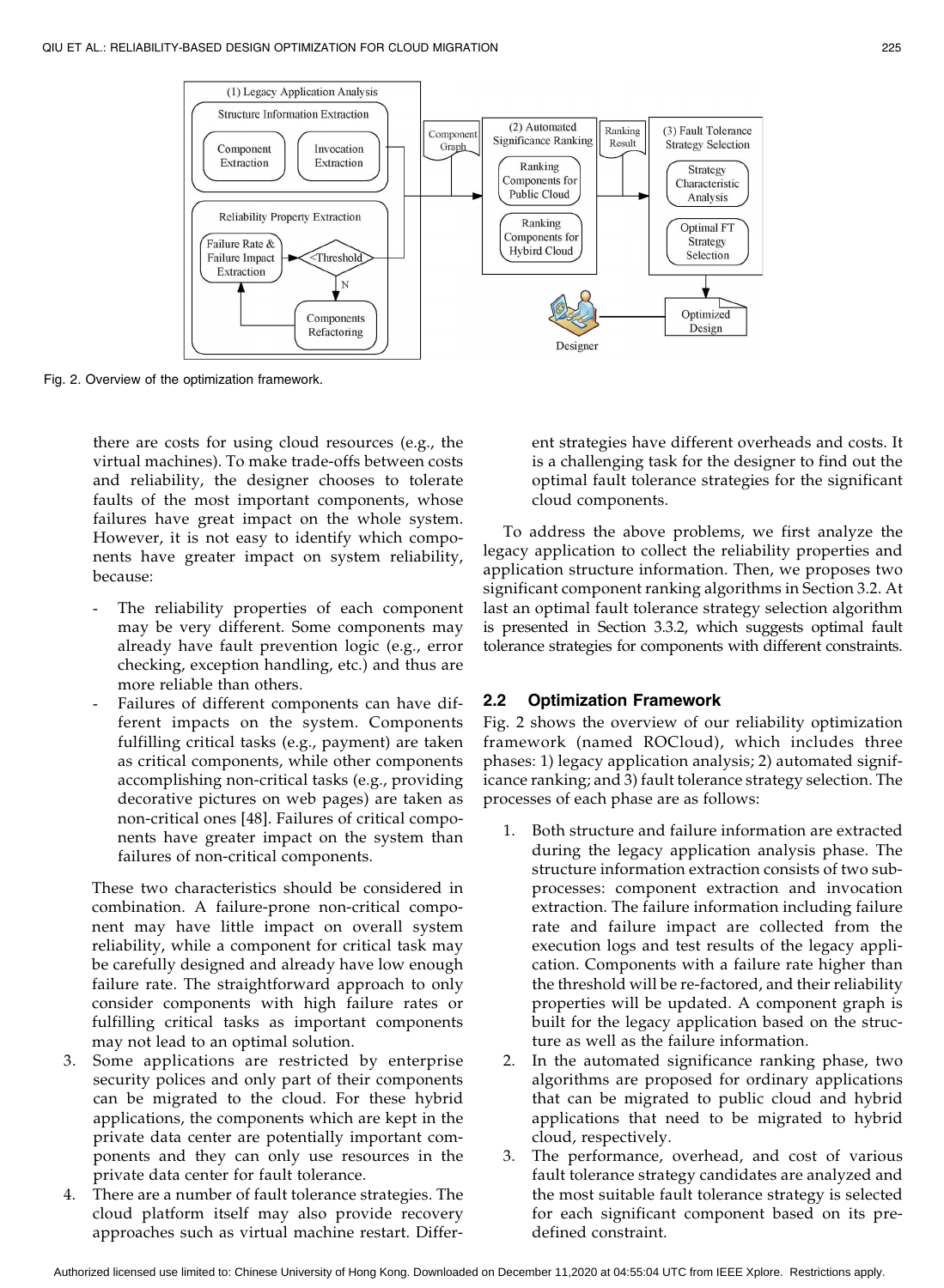Section 3 will introduce the technical details of the legacy application analysis, component ranking algorithms and the optimal fault tolerance strategy selection algorithm.

# 3 APPROACH

The ROCloud aims to quantify the importance of each component from the application reliability aspect based on available information such as application structure, component invocation relationships, components' reliability properties, and so on. Thus, the legacy applications need to be analyzed to collect the information for ranking.

# 3.1 Legacy Application Analysis

### 3.1.1 Structure Information Extraction

The structure information includes components and the invocation information. The components are extracted from legacy applications by source code and documentation analysis. The invocation information such as invocation links and invocation frequencies can be identified from application trace logs. Source codes and documentations are useful supplementary materials in addition to trace logs. All the information are represented in a component graph.

The component graph is modeled as a weighted directed graph G, which combines together the information of application structure and the invocation relationships among components [48], [50]. Node  $c_i$  in graph G represents a component and each component has a nonnegative significance value  $V(c_i)$ , failure rate  $f(c_i)$  and failure impact  $p(c_i)$ . A directed edge  $e_{ij}$  from node  $c_i$  to node  $c_j$  represents component  $c_i$  invokes  $c_j$ , the total number of which is denoted by  $q_{ij}$ . Each edge  $e_{ij}$  in the graph has a nonnegative weight value  $w_{ij}$ , which can be calculated by

$$
w_{ij} = \frac{q_{ij}}{\sum_{j=1}^{n} q_{ij}},
$$
\n(1)

where  $n$  is the number of components. The range of weight value is [0, 1]. If there is no edge from  $c_i$  to  $c_j$ , which means that  $c_i$  does not invoke  $c_j$ ,  $q_{ij} = 0$  and thus  $w_{ij} = 0$ . In this way,  $w_{ij}$  has a larger value if component  $c_i$  is invoked more frequently by component  $c_i$  compared with other components invoked by  $c_i$ .

For a component graph which contains  $n$  components, an  $n \times n$  transition probability matrix  $W$  can be obtained by employing Eq. (1). Each entry in the matrix is the value of  $w_{ij}$ . In the case that a node  $c_i$  has no outgoing edge,  $w_{ij} = \frac{1}{n}$ . For  $\forall i$ , the transition probability matrix W satisfies:

$$
\sum_{j=1}^{n} w_{ij} = 1.
$$
 (2)

# 3.1.2 Reliability Property Extraction

Component failure rate and failure impact collection: The failure rate and failure impact information can be collected from the execution logs or test results of legacy applications. Failure rate  $f(c_i)$  of component  $c_i$  can be calculated by:

$$
f(c_i) = \frac{\mu(c_i)}{\sum_{j=1}^n q_{ji}},
$$
\n(3)

where  $\mu(c_i)$  is the total times that component  $c_i$  failed, and the sum represents the total times that  $c_i$  has been invoked. As mentioned in Sections 1 and 2.1, the failures of different components can have different impacts on system failure. In [48], prior knowledge provided by the system designer was employed, and the components were divided into two sets: critical and non-critical. If a critical component fails, the application will fail too, while the failure of a noncritical component will not cause an application failure. However, this method depends greatly on expert knowledge of the designer, and requires that the designer has sophisticated understanding of the application business logic. However, getting acquainted with business logic of the legacy application can increase the the cost of the migrating process. At the same time the dichotomy of component failure impact is not accurate enough. Thus, we use a value calculated from statistics to estimate the failure impact  $p(c_i)$  of component  $c_i$ 

$$
p(c_i) = \begin{cases} \mu(a|c_i)/\mu(c_i) & \text{if } \mu(c_i) \neq 0, \\ 0 & \text{if } \mu(c_i) = 0 \end{cases}
$$
 (4)

where  $\mu(a|c_i)$  is the failure times of the legacy application when failure of component  $c_i$  occurs.

Component refactoring: During the migration, we found that some legacy components suffer from high failure rates. These almost ''dead'' components are the bottle-necks of the application reliability and adopting only fault-tolerant strategies based on replication is not enough to improve their reliability. Thus component refactory which is also known as re-engineering or re-implementation is needed. Almonaies et al. listed the characteristics with which the legacy systems are particularly applicable to refactoring from the view point of service-oriented re-engineering [2].

In this paper, the main optimization goal is reliability, so a more straightforward way is employed to determine which components should be re-implemented: components with failure rates greater than a threshold. The selection of the threshold is dependent on project budget and the target application failure rate, since extra development and testing effort is required for component reimplementation. The impact of threshold is tested in experiments in Section 4.5. After refactoring, the component failure rates will be estimated based on test results, and the component reliability property dataset will be updated.

# 3.2 Automated Significance Ranking

Based on the component graph, two component ranking algorithms are proposed in this section. The first algorithm ranks components for ordinary applications where all their components can be migrated to the cloud. The second algorithm rank components for hybrid applications which can be partly moved to the cloud.

# 3.2.1 ROCloud1: Component Ranking for Ordinary **Applications**

In a distributed application, the failures of the components which are frequently invoked by many other components tend to have greater impact on the system compared with

Authorized licensed use limited to: Chinese University of Hong Kong. Downloaded on December 11,2020 at 04:55:04 UTC from IEEE Xplore. Restrictions apply.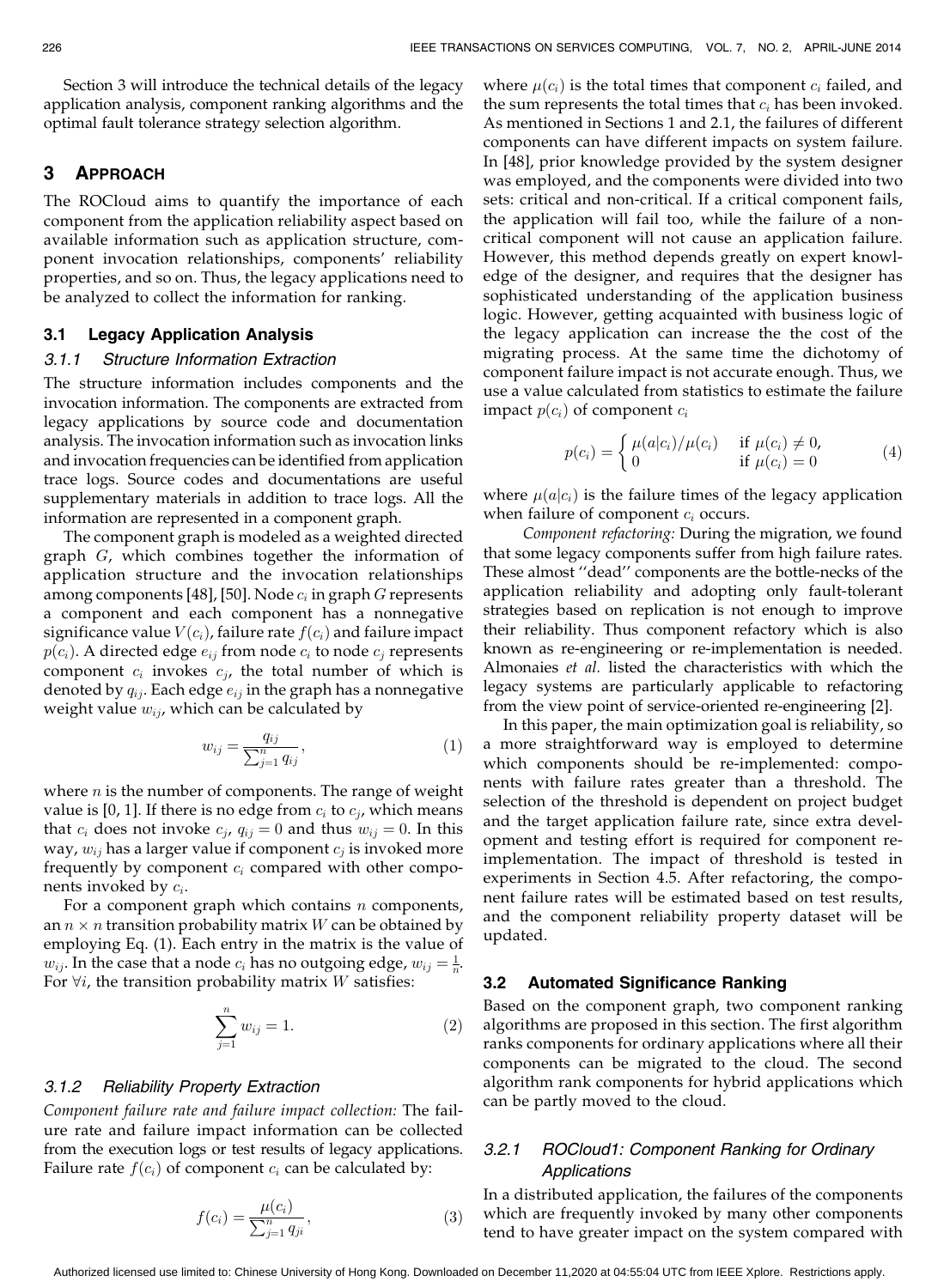the components which are rarely invoked by others. Thus these components are considered to be more important from the reliability aspect and should be ranked at the front of component list. Inspired by the PageRank algorithm [9], we propose an algorithm to calculate the significance value of each component of the migratory application employing the component invocation relationships and reliability properties. Based on the component graph and component reliability information, the component ranking algorithm includes the following steps:

- 1. Initialize by randomly assigning a numerical value between 0 and 1 to each component in the component graph.
- 2. Compute the significance value for a component  $c_i$ by:

$$
V(c_i) = \frac{1-d}{n} f(c_i) p(c_i) + d \sum_{k \in N(c_i)} V(c_k) w_{ki}, \qquad (5)
$$

where  $n$  is the number of components in the application, and  $N(c_i)$  is the set of components which invoke component  $c_i$ . The parameter  $d$   $(0 \leq d \leq 1)$  in Eq. (5), also known as damping factor, is employed to adjust the significance values derived from other components, and is generally set around 0.85.  $f(c_i)$ is the component failure rate which is obtained by employing Eq. (3).  $p(c_i)$  is the component failure impact on the application, which is calculated by Eq. (4). Consequently, the significance value of  $c_i$  is composed of the basic value of itself (i.e.,  $\frac{1-d}{n} f(c_i) p(c_i)$ ) and the derived values from the components that invoked  $c_i$ . By Eq. (5), a component  $c_i$  will have a larger significance value if the values of  $f(c_i)$ ,  $p(c_i)$ ,  $|N(c_i)|$ ,  $V(c_k)$ , and  $w_{ki}$  are larger, indicating that component  $c_i$  is invoked by a lot of other significant components frequently and tends to cause application failures. In vector form, Eq. (5) can be written as

$$
\begin{bmatrix} V(c_1) \\ \vdots \\ V(c_n) \end{bmatrix} = \begin{bmatrix} x_1 \\ \vdots \\ x_n \end{bmatrix} + dW^t \begin{bmatrix} V(c_1) \\ \vdots \\ V(c_n) \end{bmatrix}, \qquad (6)
$$

where

$$
x_i = \frac{1 - d}{n} f(c_i) p(c_i).
$$
 (7)

3. The significance values can be calculated either iteratively or algebraically. The iterative method is repeating the computation until all significance values become stable, that is,  $|V(t + 1) - V(t)| < \epsilon$ , for some small  $\epsilon$ . Since weight matrix W is a stochastic matrix which is shown in Section 3.1.1, Eq. (6) can also be solved by computing the eigenvector with eigenvalue equal to 1.

With the above approach, the significance values of the components can be calculated by considering the application structure information, the invocation relationships, and the knowledge of component reliability properties in combination. A component with a larger significant value is considered to be more significant. The failures of these significant components will have great impact on other components and thus tend to cause application failures.

# 3.2.2 ROCloud2: Component Ranking for Hybrid **Applications**

Hybrid applications are the applications that only part of their components can be migrated to the public cloud. Restricted by enterprise security policies, some components (e.g., the components related to custom private data, components implementing core business logic, etc.) of these applications cannot be opposed to third-parties and need to be kept in the private data center. The decision that which components should be kept local mainly depends on the enterprise security policies and the contracts with customs. For these hybrid applications, the components which are kept in the private data center are potentially important components. Inspired by the work of [44], relative importance are calculated for each component. The components of a hybrid application are divided into two sets by their nature. One set for the components deployed in a private data center, denoted as  $P$ , and the other for the components moved to the cloud, denoted as C.

For each component  $c_i$ , the significance value can be calculated by

$$
V(c_i) = (1 - d)\rho + d \sum_{k \in N(c_i)} V(c_k) w_{ki}, \qquad (8)
$$

where

$$
\rho = \begin{cases} \frac{1}{|P|} & \text{if } c_i \in P, \\ \frac{f(c_i)p(c_i)}{|C|} & \text{if } c_i \in C. \end{cases}
$$
 (9)

 $|P|$  and  $|C|$  are the numbers of components in the private data center and the cloud respectively,  $|P|+|C|=n$ .  $f(c_i)$ is the component failure rate which is obtained by employing Eq. (3).  $p(c_i)$  is the component failure impact on the application, which is calculated by Eq. (4). When  $|C| = n$ , RCloud2 degrades to ROCloud1. By employing Eq. (8) and following the steps listed in Section 3.2.1, the significance values of all the components can be calculated.

Based on the ranked list of components with significance values, the top  $k$   $(1 \leq k \leq n)$  components can be identified by the designer at the design optimization stage of migration. Various techniques (e.g., fault tolerant techniques or recovery approaches which is illustrated in Section 3.3) can be employed to improve the reliability of these components, and therefore improving the application reliability. The greater the value of top  $k$  is, the more reliable the application tends to be, while at the same time the more cloud resources are needed. The impact of top  $k$ on application reliability is shown in detail in Section 4.7.

#### 3.3 Fault Tolerance Strategy Selection

#### 3.3.1 Strategy Characteristic Analysis

Software fault tolerance is widely adopted for critical systems (e.g., airplane flight control systems, nuclear power station management systems, etc.). At the same time, a cloud platform also provides approaches such as virtual machine restart, virtual machine migration, etc. to improve components reliability. By employing these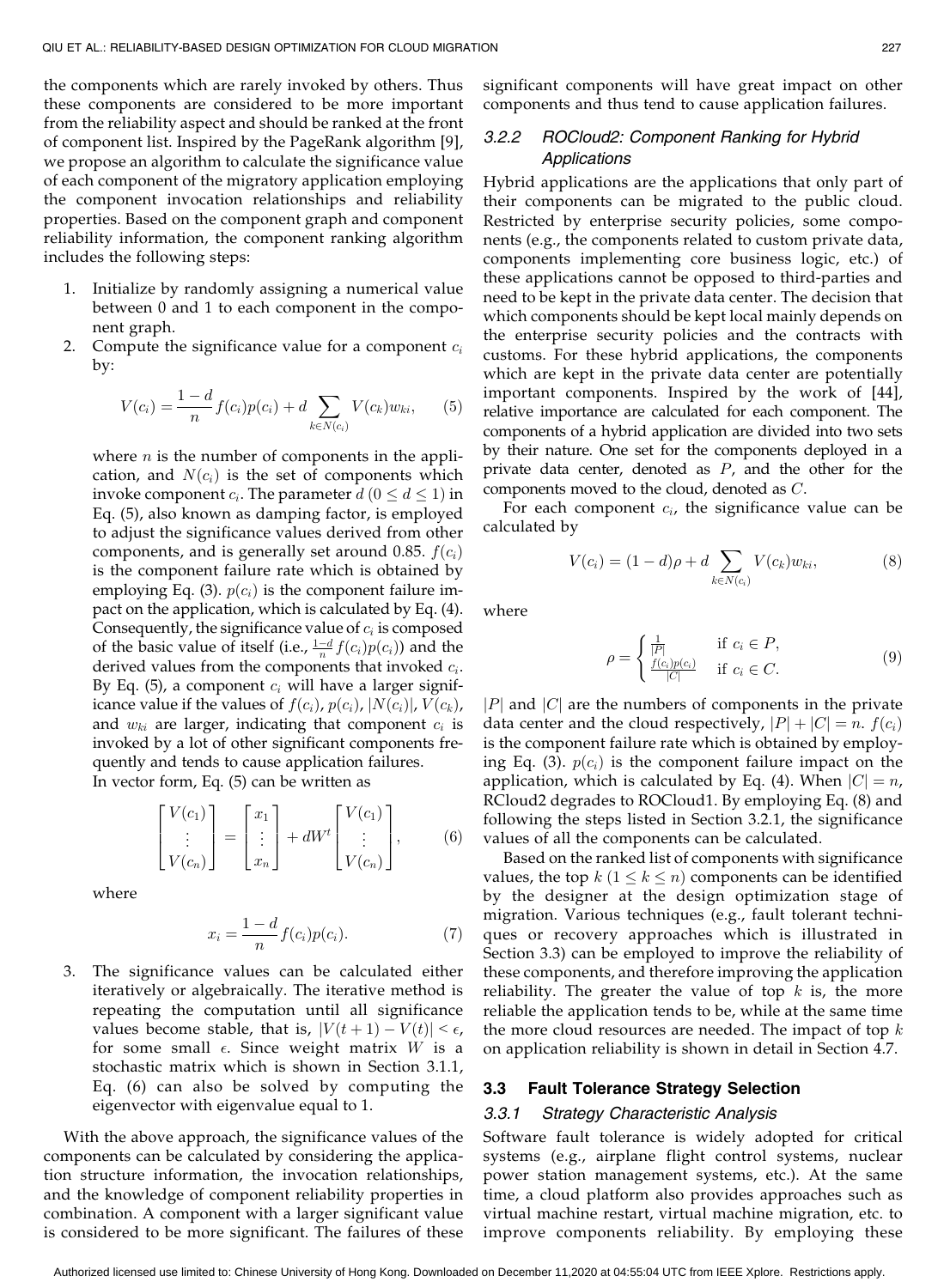| TABLE 1                                 |  |  |  |  |  |  |  |
|-----------------------------------------|--|--|--|--|--|--|--|
| Formulas for Fault Tolerance Strategies |  |  |  |  |  |  |  |

| <b>Fault Tolerance Strategy</b> | Formulas                                                                                                                                               |     |
|---------------------------------|--------------------------------------------------------------------------------------------------------------------------------------------------------|-----|
| <b>Recovery Block</b>           | $\begin{array}{l} f = \prod_{i=1}^{n} f_i \\ t = \sum_{i=1}^{n} t_i \prod_{k=1}^{i-1} f_i \\ r = \sum_{i=1}^{n} r_i \prod_{k=1}^{i-1} f_i \end{array}$ | (8) |
| <b>NVP</b>                      | $\begin{array}{l} f = \sum_{i=(n+1)/2}^{n} F(i) \\ t = \max t_i \\ r = \sum_{i=1}^{n} r_i \end{array}$                                                 |     |
| Parallel                        | $\begin{array}{l} f = \prod_{i=1}^n f_i \\ t = \min t_i \\ r = \sum_{i=1}^n r_i \end{array}$                                                           | (10 |
| VM Restart                      | $f = \prod_{i=1}^n f_i$<br>$t = \sum_{i=1}^{n} (OH + t_i) \prod_{k=1}^{i-1} f_i$ (11)<br>$r = maxr_i$                                                  |     |

techniques to provide functionally equivalent components, the component failures can be tolerated and thus the overall system reliability can be increased. Three wellknown software fault tolerance strategies as well as the approaches taking advantage of cloud platform features are introduced in the following with formulas for calculating the failure rate, response time and resource cost.

Software fault tolerance strategies: Recovery Block (RB) [36], N-Version Programming (NVP) [6] and Parallel are three widely used strategies in software fault tolerance. Their features and failure rate calculation have been summarized in [48], [50]. In this paper, the formulas to calculate response time  $t$  and resource cost  $r$  are given in Eqs. (8), (9), and (10) in Table 1 (the equations to calculate failure rate  $f$  are also listed for reference). In these equations,  $n$  is the number of redundant components,  $f_i$  is the failure rate,  $t_i$  is the response time, and  $r_i$  is the resource allocated for the ith component.

Since RB strategy invokes standby components sequentially when the primary component fails, its response time is the summation of the execution time of all failed versions and the first successful one. NVP strategy needs to wait for all  $n$  responses from the parallel invocations to determine the final result, thus its response time depends on the slowest version. While Parallel strategy employs the first returned response as the final result, its response time is the minimum one of all replications. So it can be concluded from Eqs. (8), (9), and (10) that the response time performance of RB is generally worse than that of NVP, which in turn is worse than that of the parallel strategy. Since NVP and Parallel use parallel component invocations and all the resources need to be allocated before the execution, while in RB extra resources will be allocated only when the primary component fails, the required resources of NVP and Parallel are much higher than those of RB. All three strategies can tolerate crash faults, and NVP strategy can also mask value faults [48], [50].

Strategies based on cloud features: Cloud platforms often provide approaches such as virtual machine restart, virtual machine migration [1], [25], etc. to improve reliability. These approaches can also tolerate crash faults. The strategy based on virtual machine (VM) restart is similar to the RB strategy, but it introduces overhead  $(OH \text{ in Eq. (11)})$ to initialize virtual machines and thus its response time is larger than that of RB, as shown in Eq. (11) in Table 1. However, VM restart requires no extra resources, since it is based on restart. The strategy based on virtual machine migration can tolerate non-transient hardware crash faults such as disk failures but it can also increases the response time. Strategy based on node restart must be used carefully, since the restart may affect other components.

In summary, strategies based on cloud features can also improve components reliability by tolerating crash faults. They have much lower demand on extra resource compared to the software fault tolerance strategies, while they have considerable overheads which can increase the response time.

Different strategies have different resource requirement and different effects on response time. RB strategy can affect the response time and resource allocation if there is a failure. While the parallel and NVP strategies have little effect on the response time but will affect the resource allocation in all cases. The virtual machine restart strategy will not affect resource allocation but can affect the response time if there is a failure. Employing a suitable fault tolerance strategy for the significant components can help achieve optimal resource allocation while improving application reliability. Each fault tolerance strategy has a number of variations, thus selecting an optimal strategy for each significant component is time consuming. An automatic optimal fault tolerance strategy selection algorithm is therefore required to reduce the workload of application designers.

In summary, four candidates are employed for fault tolerance in this paper, which include recovery block, N-version programming, parallel, and virtual machine restart. These strategies can be employed to tolerate crash and value faults. Other types of fault tolerance mechanisms can be added to ROCloud without fundamental changes.

#### 3.3.2 Automatic FT Strategy Selection

The software fault tolerance strategies have a number of variations based on different redundant component configurations [48], [50]. Analogy can be made to strategies based on cloud features (e.g., restart times). These variations are candidates for each significant component in the application, and the optimal FT strategy selection algorithm introduced in [48], [50] can be employed to identify the optimal one.

First, the aggregated failure rate  $f$ , response-time  $t$ , and the resource cost  $r$  of each fault tolerance strategy candidate are calculated by employing Eqs. (8), (9), (10), and (11) in Table 1. And the strategies which could not satisfy the response-time constraints will be removed. Second, list the Top-K significant components according to the descending order of their significance value. Third, the strategy with minimum resource cost will be selected for each of the components as their initialization strategy to make sure all of them are fault-tolerant. Then for each component, select the candidate with the lowest aggregated failure rate as the optimal one. By repeating the last step until it meets the user resource cost constraints, the reliability-based design optimization can be achieved.

Currently, each component in the cloud is considered as independent and the fault tolerance strategy selection is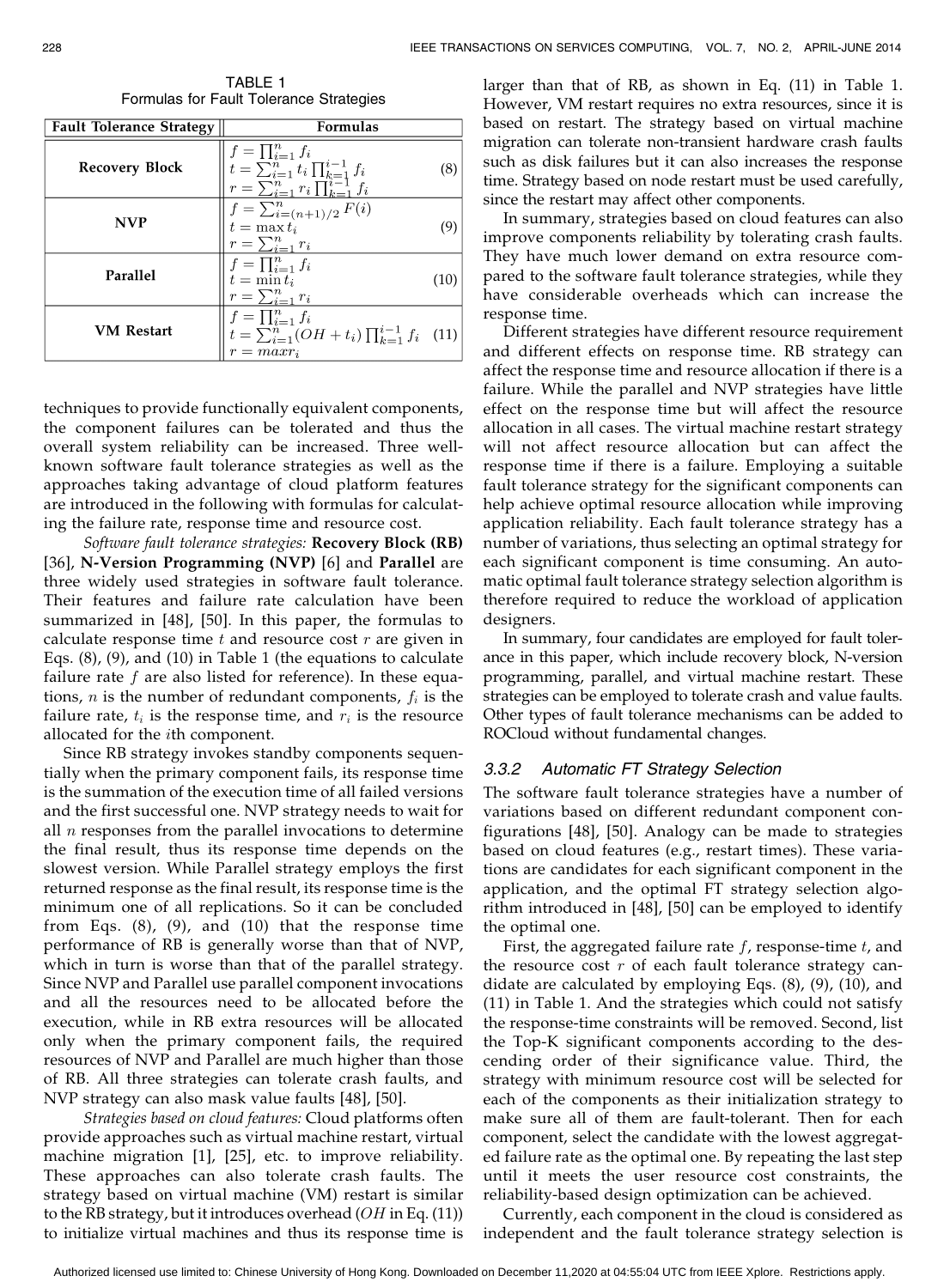

Fig. 3. Case study.

carried out separately on component basis. However, in practice, some components can be interrelated, and coordinating among these components has the potential of providing fault tolerance with lower cost. But the coordinating process requires information of failure dependency and impact among the interrelated components, which is beyond the scope of this paper. In the future work, we will study failure dependency on interrelated components and provide more sophisticated strategy selection model.

# 4 EXPERIMENTS

#### 4.1 Case Study

A simple case of migrating a reporting application to the cloud is given in this section to illustrate the process of ROCloud, as shown in Fig. 3.

- Step 1 Legacy application analysis: First, browse source code and documents to identify the modules/ components of the application, which include Input Validation, Process Fail Data, Data Formatting, Query Service, Excel report Service and PDF report service. Then extract the invocation and reliability information from the application logs. Based on these information, a component graph is built. The number pairs in each component denote the failure rate and failure impact, and the weight on each line is calculated by Eq. (1).
- . Step 2 Significance Ranking: The significance value of each component is calculated by employing the algorithms introduced in Section 3.2 on the component graph built in Step 1. Components are ranked

according to their significance values, and the most significant components are selected (Query Service and Process Fail Data in this case).

. Step 3 Fault tolerance strategy selection: Optimal fault tolerance strategies are provided for the Query Service and Process Fail Data components, with respect to their time and cost constraints. And the optimized design is shown in the left bottom of Fig. 3, each service instance will be deployed in separate virtue machines.

#### 4.2 Experimental Setup

The significant component ranking algorithm is implemented by C++ language. To study the performance of reliability improvement, five approaches are compared, which are:

- NoFT: No fault tolerance strategy is employed.
- RandomFT: Fault tolerance strategies are employed to mask faults of randomly selected  $K$  percent components.
- . FTCloud: FTCloud is a component ranking framework for cloud applications presented in our previous work [48], [50] which ranks the components by only employing the structure information of the application. Fault tolerance strategies are employed to mask faults of top  $K$  percent components of the ranked list.
- . ROCloud1: Fault tolerance strategies are employed to mask faults of the top  $K$  percent significant components. The components are ranked by employing the component ranking algorithm, which considers the structure information as well as the prior knowledge of component reliability properties such as failure rate and failure impact.
- ROCloud2: The components related to custom private data are kept locally in ROCloud2, which is one of the best practice used by enterprises. Fault tolerance strategies are employed to mask faults of the top  $K$  percent significant components relative to the local components. The components are ranked by employing the component ranking algorithm for hybrid applications.
- . AllFT: Fault tolerance strategies are employed for all components.

The internal structures of software programs (e.g., call graphs for procedural code, class collaboration graphs, etc.) are shown to exhibit approximate scale-free properties in several previous work [12], [18]. Thus we use Pajek [7] to generate scale-free directed component graphs for experimental studies.

Each component in a cloud-based application can be considered as a separate Service. Thus we use the failure rate data of real-world services to simulate that of components. We deployed 150 different services on PlanetLab, and recorded the invocation times and failures of each service which was invoked and tested from 100 different locations around the world. The failure rates were calculated based on the log, and assigned randomly to the nodes of component graphs generated by Pajek [7]. When a component was selected to be fault-tolerant, the fault tolerance strategy determination algorithm was employed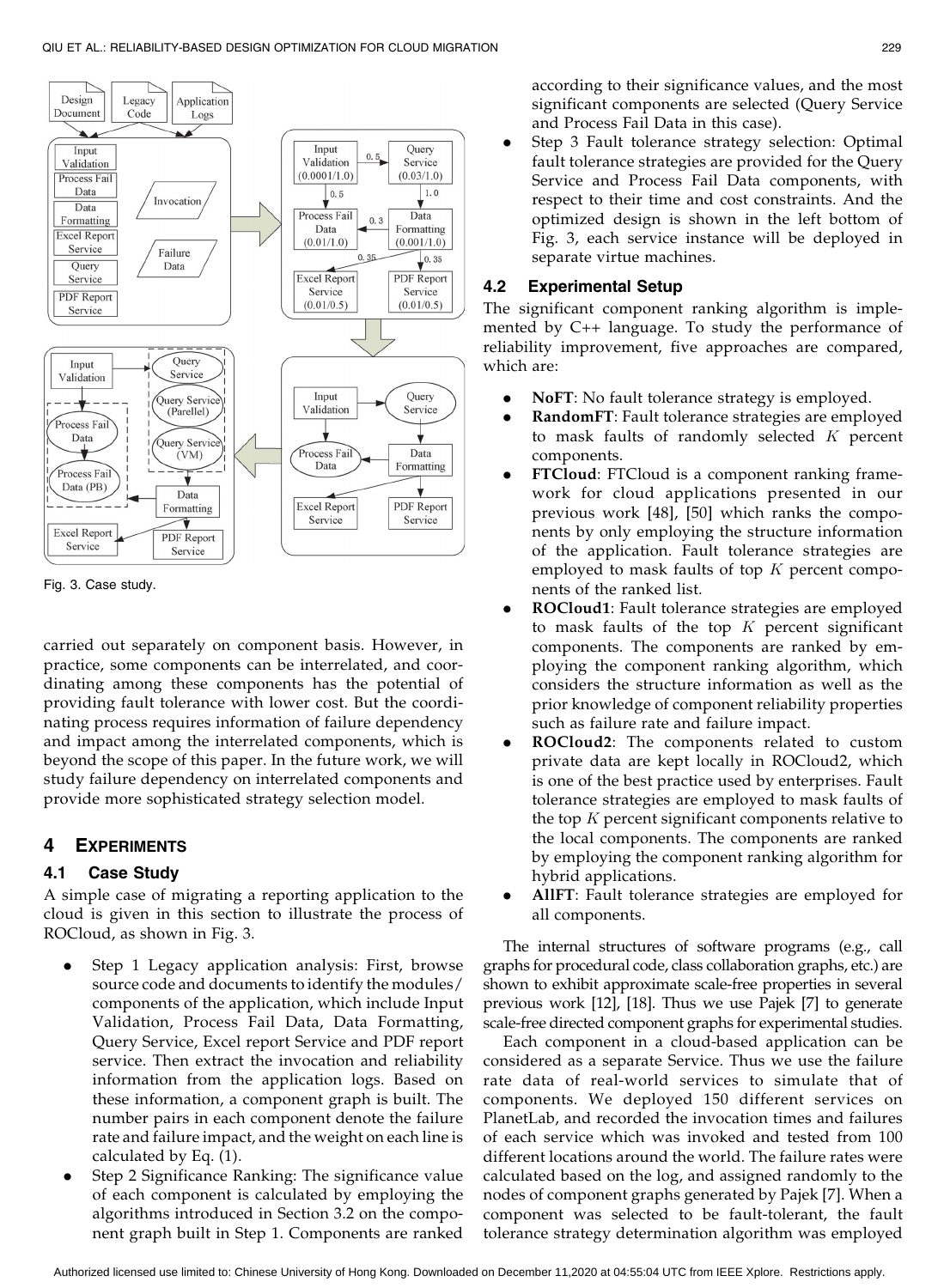TABLE 2 Performance Comparison of Average Application Failure Rate

| Node Number |             | Threshold $= 0.01$ |         | Threshold $= 0.04$ |         |         | Threshold $= 0.1$ |         |         |         |
|-------------|-------------|--------------------|---------|--------------------|---------|---------|-------------------|---------|---------|---------|
|             | Methods     | $Top10\%$          | Top20%  | Top $30\%$         | Top10%  | Top20%  | Top30%            | Top10%  | Top20%  | Top30%  |
|             | <b>NoFT</b> | 0.00261            | 0.00254 | 0.00252            | 0.00258 | 0.00253 | 0.00255           | 0.00602 | 0.00609 | 0.00601 |
|             | RandomFT    | 0.00251            | 0.00243 | 0.00240            | 0.00252 | 0.00245 | 0.00241           | 0.00600 | 0.00597 | 0.00586 |
|             | FTCloud     | 0.00167            | 0.00190 | 0.00229            | 0.00252 | 0.00236 | 0.00122           | 0.00598 | 0.00577 | 0.00262 |
| 100         | ROCloud1    | 0.00167            | 0.00040 | 0.00030            | 0.00248 | 0.00037 | 0.00033           | 0.00213 | 0.00205 | 0.00084 |
|             | ROCloud2    | 0.00108            | 0.00016 | 0.00002            | 0.00165 | 0.00016 | 0.00008           | 0.00194 | 0.00188 | 0.00017 |
|             | AllFT       | 0.00001            | 0.00001 | 0.00000            | 0.00000 | 0.00003 | 0.00002           | 0.00002 | 0.00002 | 0.00003 |
|             | NoFT        | 0.01054            | 0.01055 | 0.01038            | 0.01350 | 0.01349 | 0.01346           | 0.01808 | 0.01816 | 0.01784 |
|             | RandomFT    | 0.00946            | 0.00737 | 0.00710            | 0.01160 | 0.00931 | 0.00869           | 0.01508 | 0.01451 | 0.01279 |
|             | FTCloud     | 0.00835            | 0.00528 | 0.00409            | 0.01068 | 0.00661 | 0.00464           | 0.01425 | 0.00967 | 0.00788 |
| 1000        | ROCloud1    | 0.00538            | 0.00208 | 0.00109            | 0.00593 | 0.00286 | 0.00137           | 0.00840 | 0.00404 | 0.00197 |
|             | ROCloud2    | 0.00462            | 0.00176 | 0.00073            | 0.00495 | 0.00239 | 0.00101           | 0.00703 | 0.00373 | 0.00162 |
|             | AllFT       | 0.00005            | 0.00005 | 0.00005            | 0.00007 | 0.00008 | 0.00009           | 0.00015 | 0.00019 | 0.00016 |
| 10000       | NoFT        | 0.01186            | 0.01194 | 0.01191            | 0.01418 | 0.01431 | 0.01425           | 0.02216 | 0.02227 | 0.02214 |
|             | RandomFT    | 0.01069            | 0.00971 | 0.00876            | 0.01309 | 0.01173 | 0.01071           | 0.02036 | 0.01899 | 0.01612 |
|             | FTCloud     | 0.01024            | 0.00759 | 0.00549            | 0.01211 | 0.00876 | 0.00633           | 0.01924 | 0.01371 | 0.00934 |
|             | ROCloud1    | 0.00741            | 0.00395 | 0.00280            | 0.00832 | 0.00462 | 0.00300           | 0.01063 | 0.00567 | 0.00364 |
|             | ROCloud2    | 0.00703            | 0.00380 | 0.00263            | 0.00800 | 0.00435 | 0.00276           | 0.01006 | 0.00537 | 0.00336 |
|             | AllFT       | 0.00013            | 0.00013 | 0.00013            | 0.00015 | 0.00016 | 0.00015           | 0.00057 | 0.00055 | 0.00050 |

to automatically select the optimal fault tolerance strategy for tolerating faults. If a fault tolerance strategy was applied for this component, the component failed only when the primary and back up copies all failed. Random walk on the component graph is used to simulate the execution of each application. 10,000 sequences are generated by random walk for each experimental setting to guarantee each component will be covered. The sequence execution is considered as failed if an invoked component fails and no fault tolerance strategy was provided or the whole strategy failed. All the sequences are executed for 200 times and the application failure rate is collected based on the execution result.

#### 4.3 Performance Comparison

With the above settings, six types of fault tolerance mechanisms (i.e., NoFT, RandomFT, FTCloud, ROCloud1, ROCloud2, and AllFT) were applied on these invocation sequences, each for 200 times, and the average results are reported in Table 2.

In Table 2, Top-K ( $K = 10\%$ , 20%, and 30%) indicates that fault tolerance mechanisms are applied for  $K$  percent components (K percent most significant components in FTCloud, ROCloud1 and ROCloud2; *K* percent randomly selected components in RandomFT). The numbers of components in applications (represented by Node Numbers) increase from 100 to 10,000. The experimental results in Table 2 show that:

- . Among the four approaches, AllFT provides smallest failure rate, which means the application is the most reliable with all its components being faulttolerant. NoFT performs the worst, which provides the highest failure rate, because no fault tolerance strategy is provided for the components.
- . Compared with RandomFT, FTCloud obtains better failure rate performance in all experimental settings. FTCloud identifies significant components based on the structure information. Components which are

invoked most frequently are considered to be significant, and their failures have greater impact on the application. The experimental result indicates that tolerating failures of these components can achieve better system reliability than tolerating failures of randomly selected components.

- . Compared with FTCoud, both ROCloud1 and ROCloud2 obtain better average failure rate in all experimental settings. In addition to structure information, ROCloud also considers component reliability in component ranking. The experimental result shows that the component ranking algorithms of ROCloud achieves more accurate results when taking advantage of the prior knowledge of component reliability as well as the system structure information in combination.
- . Since the components kept in the private data center are usually critical components in essence, RO-Cloud2 actually take advantage of simple business logic information in addition than ROCLoud1, which brings about better accuracy in component ranking and thus achieves lower failure rate.
- With the increase of *threshold* from 1 percent to 10 percent the average failure rate of all the approaches are increased. Because only components with failure rate higher than threshold are re-factored, a larger *threshold* indicates a higher average component failure rate, which leads to a higher application failure rate.
- . With the increase of the node number from 100 to 10,000, the average failure rate of all approaches increases (even ALLFT), since large-scale systems are prone to frequent failures, which is also presented by [33]. ROCloud1 and ROCloud2 can consistently provide better performance compared with RandomFT and FTCloud with different node numbers, indicating that ROCloud1 and ROCloud2 can identify the components which have great impact on application reliability, and by tolerating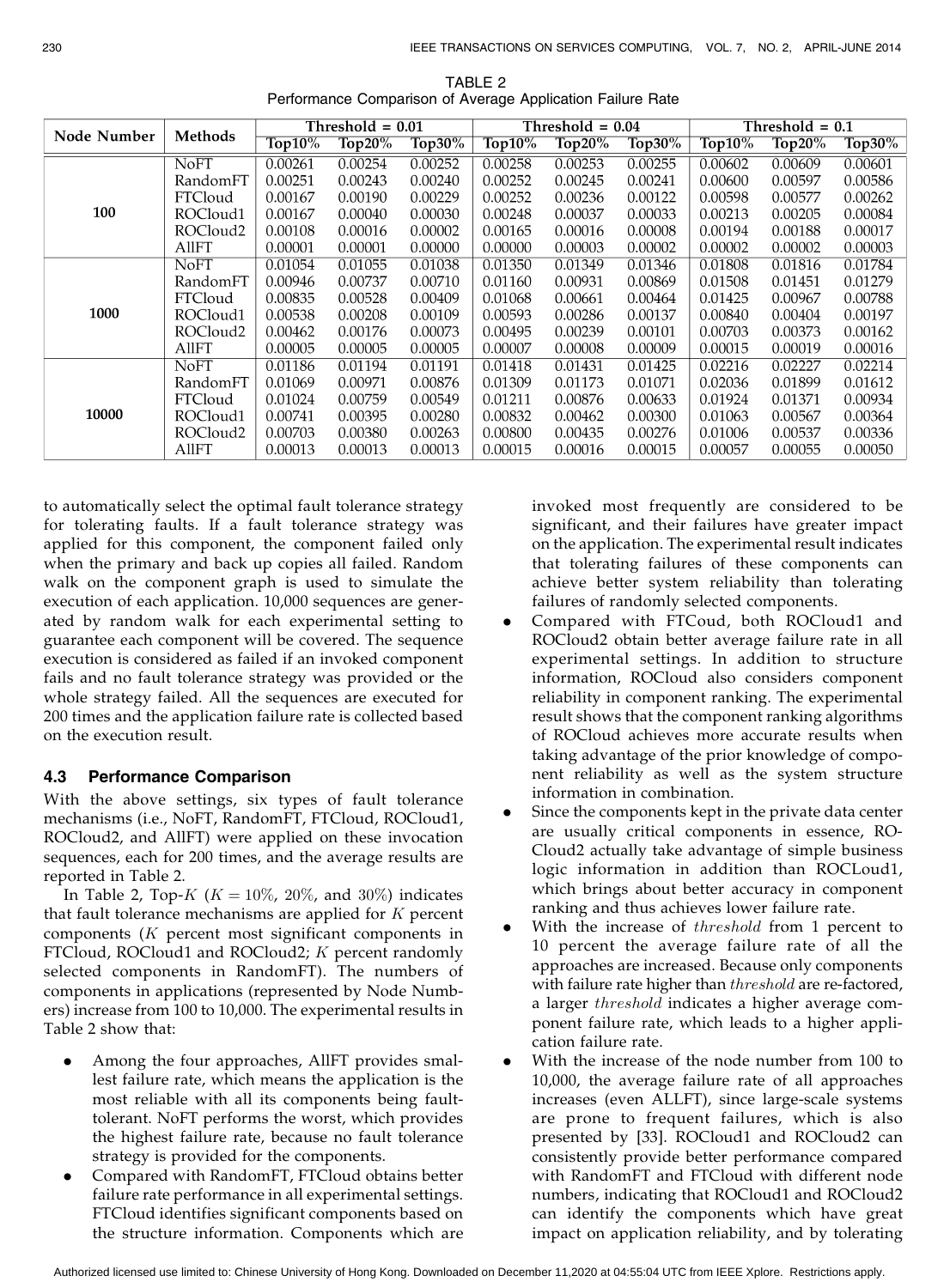

Fig. 4. Required resources of different FT strategies.

faults of the these components, the application reliability can be greatly improved for different sizes of cloud applications.

#### 4.4 Comparison of FT Strategies

We introduced four types of fault tolerance strategies in Section 3.3.1. The aggregated failure rate, response time, and the resource cost of each fault tolerance strategy are shown in Table 1. Among the four strategies, NVP has the most resource cost, so it is mainly used to tolerate value faults, while the other strategies are often used to tolerate crash faults. However, the VM restart strategy has have considerable time overhead, which can not satisfy the time constraint of components in this experiment. Since it requires no extra resource, the VM restart strategy is used as an supplementary strategy to Parallel and Recovery Block (RB) in this experiment. To compare the performance of Parallel, RB and the optimal selection between Parallel and RB, we collected the response time and failure rate of 150 services deployed on PlanetLab. Following the experimental setup instructions presented in Section 4.2, we assign the response time and failure rate pairs randomly to a 1000-node component graph. The average response time of all components is used as the time constraint in optimal fault tolerance strategy selection. The number of redundant components in each strategy is set as 1.

Fig. 4 shows the required resources of different fault tolerant strategies for AllFT, FTCloud and ROCloud1 and ROCloud2 to achieve the same application reliability. As shown in Fig. 4:

. When parallel strategy is adopted, AllFT needs 1000 extra VMs since it provides backup copy for each component, while FTCloud requires 900 extra VMs to achieve the same reliability level, ROCloud1 needs 500, and ROCloud2 needs 480. The result is consistent with that shown Fig. 7. When the top 90 percent components are selected by FTCloud whereas the top 50 percent selected by ROCloud1 and top 48 percent selected by ROCloud2 are provided with fault-tolerant strategy, they achieve the same reliability level as AllFT.

- . The Recover Block (RB) strategy reduces the requirement of extra resources dramatically. Since extra resources are consumed when the primary components fails. However, the response time of the failed components will increase. In this experiment, the total increased response time of failed components is 742s for AllFT, 736s for FTCloud and 720s for ROCloud1 and 712s for ROCloud2.
- . Taken the average response time as time constraint, components with lower response time  $(2 \times response time \leq = average response time)$  take RB as their fault-tolerant strategy. Components with longer response time  $(2 \times response time <=$  $averageresponsetime$ ) take parallel strategy. The resource requirement falls between the parallel and RB strategy. The total increased response time is 177s for both AllFT and FTCloud, 174s for ROCloud1 and 171s for ROCloud2.
- . The selection of different strategies is a trade-off between cost and application service quality (e.g., response time). The parallel strategy provides the shortest average response time but costs the most, while the RB strategy has the longest average response time but cost the least. Optimal selection falls between the two. The cost and response time benefit of optimal selection can be affected by the constraint factor (time constraint in this experiment). A higher constraint (shorter response time in this case) leads to higher resource cost, and vice versa.
- . For all the strategy selection settings, ROCloud1 and ROCloud2 require fewer resources than AllFT and FTCloud to achieve the same application reliability level. Furthermore, ROCloud provides better application service quality with the same resource consumption while maintaining the same application reliability level. As shown in the figure, ROCloud1 with optimal selection costs almost the same amount of resources as AllFT with PB strategy, and ROCloud2 with optimal selection costs almost the same as FTCloud with PB strategy. While with optimal selection, both ROCloud1 and ROCloud2 have much shorter increased response time (174s and 171s, respectively) than AllFT (742s) and FTCloud (736s).

#### 4.5 Impact of Threshold

In the component ranking approach ROCloud1 and ROCloud2, the parameter threshold determines which components should be re-factored. The value of threshold is set as 0.01 to 0.1 with a step value of 0.01 in this experiment. Four groups of experiments are conducted with Top-K values ( $k = 10\%$ , 20%, 30% and 40%) and the node number is set as 1000. Fig. 5 shows the experimental results:

With the increase of *threshold* value from 0.01 to 0.1, the application average failure rate also increases, indicating that a higher average failure rate of components can lead to a higher application failure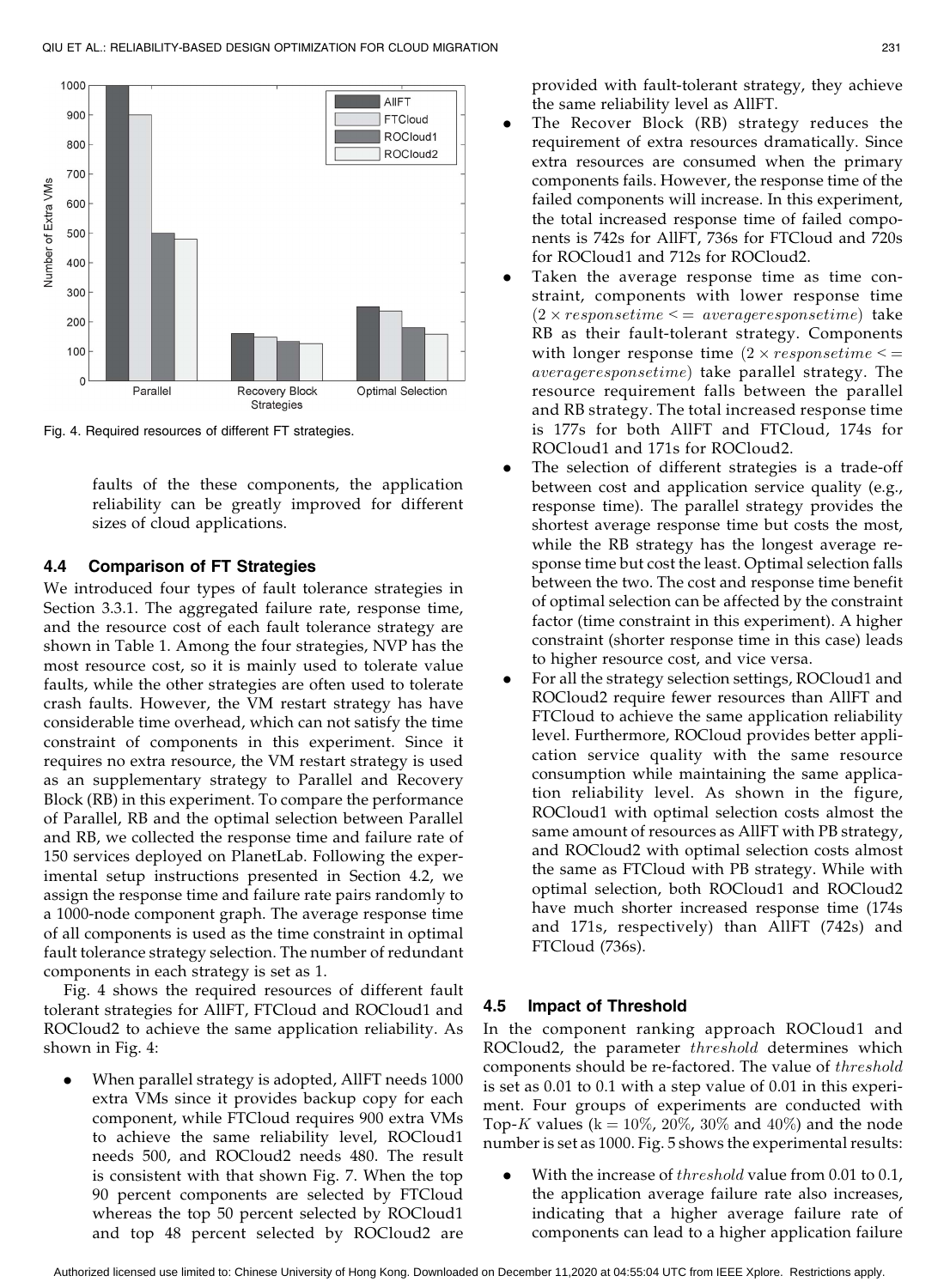

Fig. 5. Impact of threshold. (a)  $Top-K = 10\%$ . (b)  $Top-K = 20\%$ . (c)  $Top-K = 30\%$ . (d)  $Top-K = 40\%$ .

rate. In all the four figures with different  $Top-K$ value settings, ROCloud1 and ROCloud2 perform better than RandomFT and FTCloud.

With the increase of  $Top-K$  value from 10 percent to 40 percent, the application failure rate becomes smaller, since faults of more significant system components are masked by the fault tolerance mechanism. This indicates that a larger  $K$  can relieve the increased application failure rate caused by a larger threshold.

The value of threshold not only affects the application failure rate, but also affects the migration cost. A smaller threshold means more components need to be re-factored. Table 3 shows the detailed results when threshold increases from 0.01 to 0.1, the number of components that need to be re-factored. The refactoring of a component requires extra effort on components logic extraction, re-design, implementation and testing, which can increase the cost of migration. Thus the determination of value *threshold* is a trade-off between cost and application reliability.

#### 4.6 Impact of Component Failure Impacts

Component Failure Impact (CFI) is defined by Eq. (4) in Section 3.1.2, which indicates the probability that the component failure may cause the application failure. For example,  $CFI = 1$  means any component failure can cause the application failure. To study the impact of CFI on the application reliability, we compare NoFT, RandomFT, FTCloud, ROCloud1, ROCloud2 and AllFT under average CFI settings of 0.1, 0.5 and 1, respectively. The node number in this experiment is 1000. The threshold is set as 0.04, which is the average component failure rate before refactoring in the experiment. Fig. 6 shows the experimental results of cloud application failure rate under different Top-K settings.

Fig. 6 illustrates that:

- . As shown in Figs. 6a, 6b, and 6c, ROCloud1 and ROCloud2 outperform FTCloud and RandomFT in Top-K settings from 10 percent to 40 percent. With the increase of Top- $K$  value, the application failure rate of ROCloud1 and ROCloud2 decrease faster than those of FTCloud and RandomFT, indicating that ROCloud1 and ROCloud2 have more effective use of the redundant components than FTCloud and RandomFT.
- . When the components have a greater average CFI, the application failure rate is also larger, since the components with larger CFIs mean their failures

have greater impact on the application. This is consistent with the definition of CFI in Eq. (4). On the other hand, as shown in Figs. 6a, 6b, 6c, the curves have similar tendencies, which indicates that under different CFI settings, ROCloud1 and RO-Cloud2 achieve better performance compared with FTCloud and RandomFT.

#### 4.7 Impact of Top-K

To study the impact of the parameter  $Top-K$  on the application reliability, we compare NoFT, RandomFT, FTCloud, ROCloud1, ROCloud2 and AllFT according to different Top- $K$  value settings. The node number in this experiment is 1000. Fig. 7 shows the experimental results of application failure rate under three different threshold settings: 0.01, 0.04 and 0.1.

Fig. 7 shows that:

- . Under different threshold settings (i.e., 0.01, 0.04, and 0.1), ROCloud1 and ROCloud2 outperform FTCloud and RandomFT from Top- $K = 10\%$  to Top- $K = 90\%$  consistently. When Top- $K = 100\%$ , since fault tolerance strategies are applied to all the components, the performance of the three approaches are the same.
- With the increase of Top- $K$  value, the failure rate of ROCloud1 and ROCloud2 decreases much faster than those of FTCloud and RandomFT, indicating that ROCloud1 and ROCloud2 provide more accurate ranking results of significant components. By tolerating faults of the components suggested by ROCloud, the application reliability can be improved greatly.

| TABLE 3                                              |  |
|------------------------------------------------------|--|
| Number of Refactored Nodes for Different Threasholds |  |

| <b>Threasholds</b> | <b>Node Numbers</b> |     |      |      |       |  |
|--------------------|---------------------|-----|------|------|-------|--|
|                    | 100                 | 500 | 1000 | 5000 | 10000 |  |
| 0.01               | 12                  | 49  | 95   | 595  | 1292  |  |
| 0.02               | 8                   | 39  | 69   | 417  | 957   |  |
| 0.03               | 6                   | 27  | 67   | 365  | 837   |  |
| 0.04               |                     | 25  | 53   | 330  | 758   |  |
| 0.05               | 3                   | 19  | 47   | 287  | 667   |  |
| 0.06               | 3                   | 19  | 40   | 255  | 574   |  |
| 0.07               | 3                   | 19  | 39   | 225  | 522   |  |
| 0.08               | 3                   | 17  | 36   | 211  | 486   |  |
| 0.09               | 3                   | 17  | 34   | 199  | 466   |  |
|                    | З                   |     | 31   | 188  | 451   |  |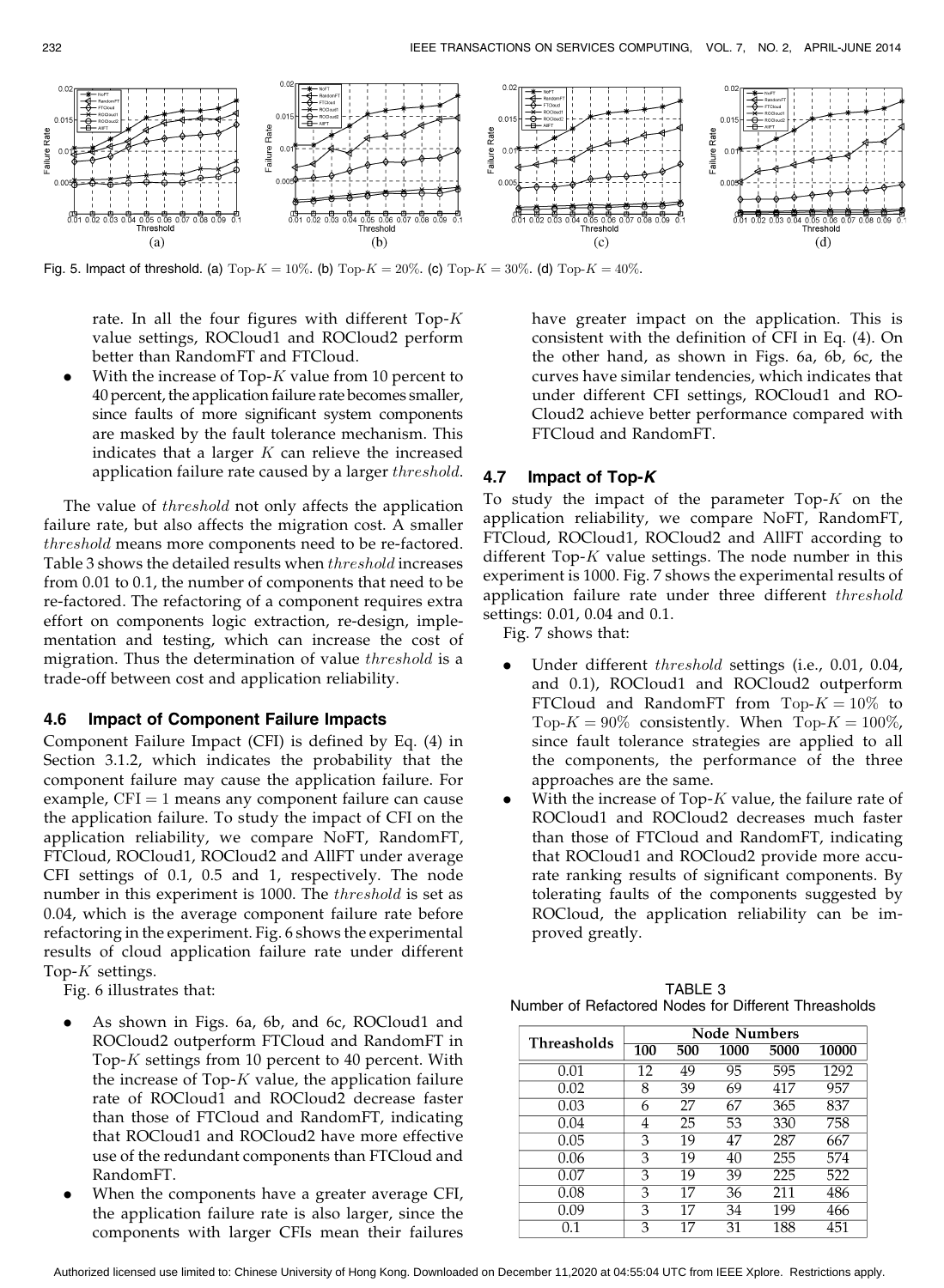

Fig. 6. Impact of component failure impacts. (a) Average CFI = 0.1. (b) Average CFI = 0.5. (c) Average CFI = 1.

- ROCloud1 and ROCloud2 obtain a smaller application failure rate than FTCloud and RandomFT approaches consistently under different Top-K value settings. As shown in Figs. 7a, 7b, and 7c, when Top- $K = 50\%$  for ROCloud1 and Top- $K = 48\%$ for ROCloud2 can almost get the same application failure rate as AllFT (which has the same effect as Top- $K = 100\%$ ). FTCloud can achieve roughly the same performance until Top- $K = 90\%$ . The results indicate that ROCloud1 and ROCloud2 can improve the application reliability greatly by tolerating the important part of the application components.
- With the increase of *threshold* from 0.01 to 0.1, the application failure rate of all three approaches become larger. This is because the average failure rate of components increases since a larger threshold indicates fewer components will be re-factored. A larger Top- $K$  value is required to achieve good application failure rate performance under large threshold settings. The experimental results in this section and Section 4.5 show that  $Top-K$  and threshold are complementary parameters. Designers can choose the one which costs less to improve the application reliability.

The above experimental results show, again, that ROCloud1 and ROCloud2 achieve better application reliability under different experimental settings.

## 5 RELATED WORK AND DISCUSSION

Cloud computing [4] is becoming a mainstream aspect of information technology. A number of tasks have been carried out on cloud computing, including virtualization [17], [21], [28], resource provision and monitoring [20], [43], privacy and trust [3], [10], [35] service level agreement [22], [42], storage management [40], data consistency and replication [8], [14], etc. In recent years, research investigations have been conducted on migrating legacy applications to cloud environment. [23] presented a case study of migrating enterprise IT system to IaaS cloud, which illustrated the benefits and major concerns of cloud migration. [2] surveyed various approaches for moving legacy system to SOA environment, including wrapping, replacement, etc. [46] proposed the main processes for migrating a legacy system to cloud. However, few work has been done towards improving the reliability of migrated cloud applications which is one of the major concerns during cloud migration. Complementary to the previous research efforts which were mainly focused on the procedure of migration, strategies on legacy system modernization and methods to improve the cloud platform's reliability, this paper focuses on the re-design phase during the migration and proposes an optimization framework to improve the cloud application's reliability.

The main approaches in traditional software engineering include fault prevention, fault removal [41], fault



Fig. 7. Impact of Top-K. (a) Threshold = 0.01. (b) Threshold = 0.04. (c) Threshold- $K = 0.1$ .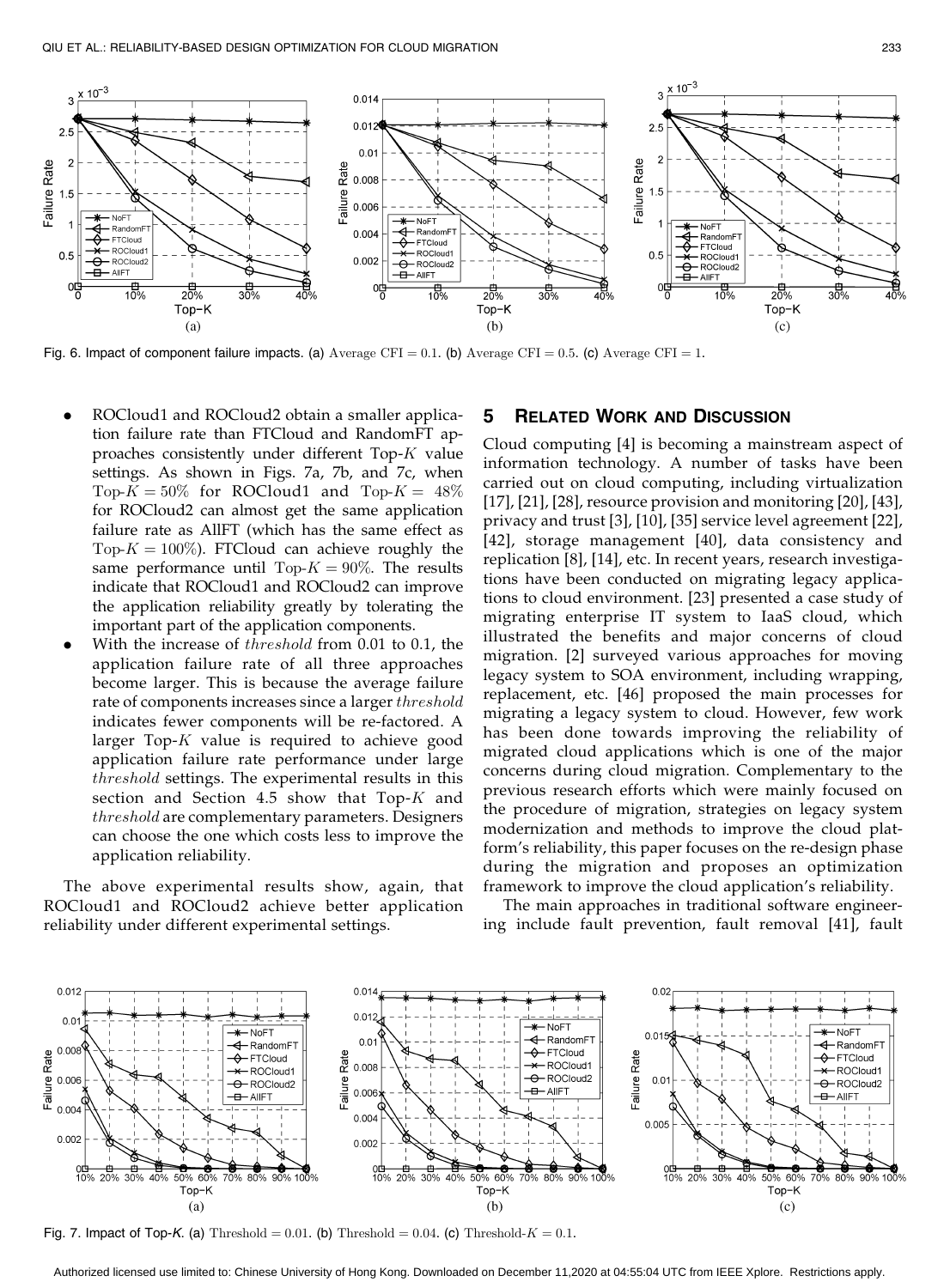tolerance [29], [47], and fault forecasting [16], [45]. For the reason of cost consideration, software fault tolerance is often employed for critical systems. While in the cloud environment, redundant components are easier to be obtained, which makes fault tolerance a feasible solution to improve application reliability. The major techniques of software fault tolerance include recovery block [36], N-Version Programming (NVP) [6], N self-checking programming [26], distributed recovery block [24], etc. Based on these techniques, passive and active strategies are adopted by different systems: passive strategies in FT-SOAP [15] and FT-CORBA [39], while active strategies in FTWeb [38], Thema [32], WS-Replication [37], SWS [27], and Perpetual [34]. Instead of focusing on design of fault tolerant strategies, this paper aims to select the optimal fault tolerant strategies for components and to improve the application reliability. The cloud platforms also provide techniques to improve reliability, the frequently used techniques are illustrated in [1], [13], [25]. However, only depending on these techniques are not sufficient, since not all legacy applications can be reimplemented by using map-reduce while the virtual machine restart or migration based methods can introduce latency which may not be acceptable for time-constrained applications.

Component ranking is an important research problem in cloud computing [49], [50]. Inspired by Google PageRank [9] (a ranking algorithm for Web page searching) and SPARS-J [19] (a software product retrieving system for Java), a component ranking approach for cloud application, FTCloud, is presented in [48], [50] based on the intuition that components invoked frequently by other important components are more important. Different from FTCloud, component invocation frequencies as well as the prior knowledge of component reliability (e.g., failure rate, etc.) are taken into consideration in our ROCloud approach.

The ROCloud framework is proposed for design optimization during the cloud migration process, since

- 1. It is time consuming to dig into the logic of legacy applications and identify significant components manually. Automatically ranking components for legacy applications becomes important, which can aid the designer to optimize the application.
- 2. Cloud environment is highly dynamic since its resources can scale up or scale down on-demand. Therefore, the structure of application deployed in the cloud should adapt to this highly dynamic context and be reliable and robust, which makes fault tolerance of significant components necessary.
- 3. The high scalability feature of the cloud makes redundant components easier be obtained. Thus, software fault tolerance becomes a feasible approach to improve the application reliability. At the same time, approaches provided by the cloud platform(e.g., virtual machine restart) can also help to build reliable cloud applications.
- 4. The reliability properties and the invocation relations of the legacy application can be collected since the components are running on the same server or cluster.

# 6 CONCLUSION

This paper presents a reliability-based design optimization framework for migrating legacy applications to the cloud environment. The framework consists of three parts: legacy application analysis, significant component ranking and automatic optimal fault-tolerant strategy selection. Two algorithms are proposed in the ranking phase: the first ranks components for the applications where all the components can be migrated to the cloud; the second ranks components for the applications where only part of the components can be migrated to the cloud. In both algorithms, the significance value of each component is calculated based on the application structure, component invocation relationships, component failure rates, and failure impacts. A higher significance value means the component imposes higher impact on the application reliability than others. After finding the most significant components, an optimal fault-tolerant strategy can be selected automatically with respect to the time and cost constraints. The experimental results show that ROCloud1 and ROCloud2 outperform other approaches and can greatly improve the application reliability.

In ROCloud, each component is considered as independent and the fault-tolerant strategy selection is carried out on component basis. In the future, we will study the fault tolerance of interrelated components. In addition, ROCloud uses the ratios of component failure to application failure to measure the failure impact of components. While the relationship between component failures and application failures can be complicated, more sophisticated models (e.g., Markov models, fault trees, etc.) will be investigated in the future work.

Our future work also includes:

- 1. Considering more factors (such as data transfer, invocation latency, etc.) when computing the weights of invocations links.
- 2. Taking the constraint factors such as cost into consideration during the ranking phase, and letting the designer know intuitively which components can make the biggest improvement while cost the least.
- 3. More experimental analysis on the impact of incorrect prior knowledge such as invocation frequencies and component failure rates.

# ACKNOWLEDGMENT

The work described in this paper was fully supported by the National Basic Research Program of China (973 Project No. 2011CB302603), the National Natural Science Foundation of China (Project Nos. 61103032, 61100078), National Key Technology R&D Program of the Ministry of Science and Technology of China (Project No. 2013BAH01B01), and the Shenzhen Basic Research Program (Project Nos. JCYJ20120619153834216, JC201104220300A). X. Wang is the corresponding author.

# **REFERENCES**

[1] S. Al-kiswany, D. Subhraveti, P. Sarkar, and M. Ripeanu, ''VMFlock: Virtual Machine Co-Migration for the Cloud,'' in Proc. 20th Int. Symp. High Perform. Distrib. Comput., New York, NY, USA, 2011, pp. 159-170.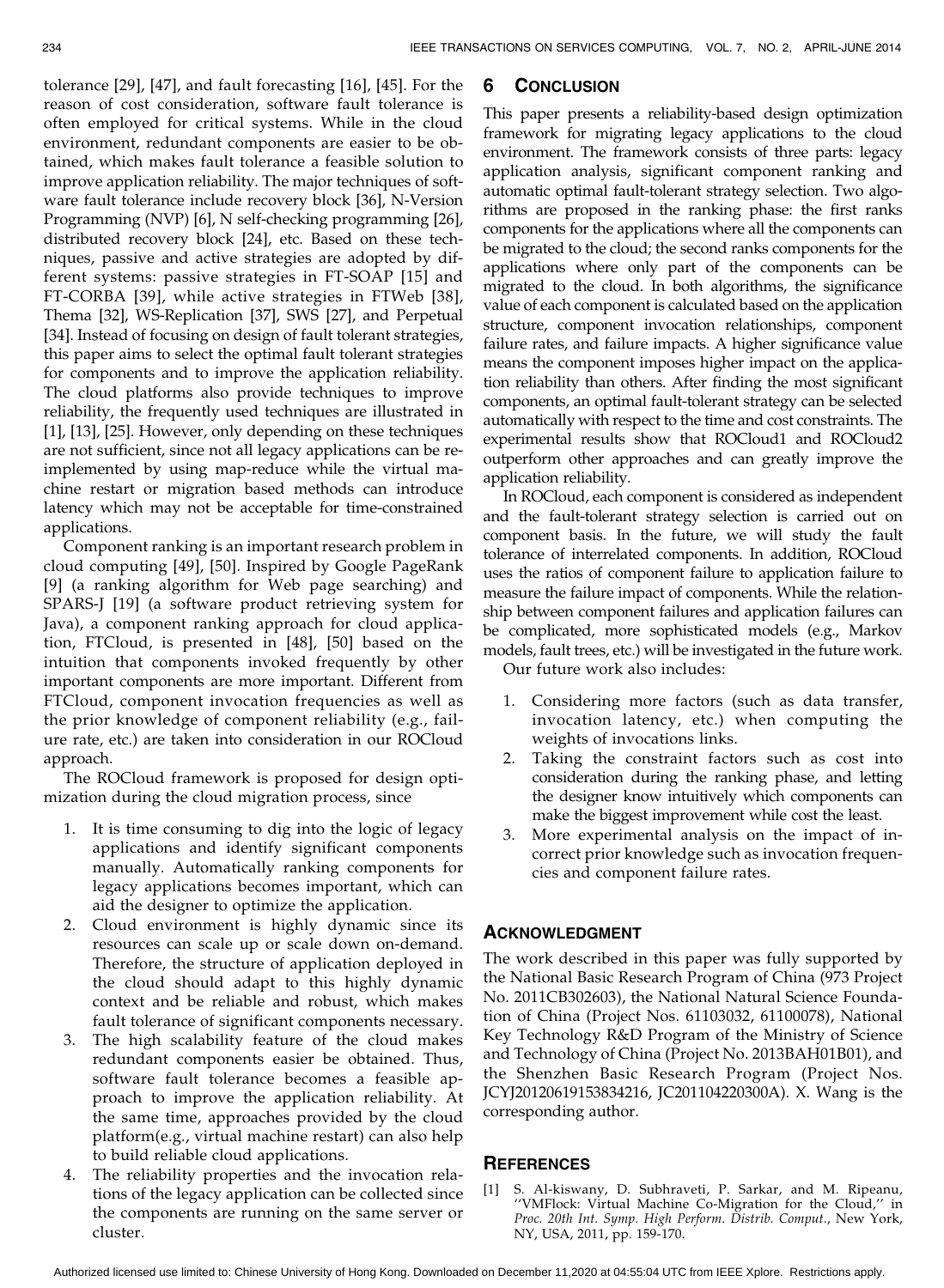- [2] A.A. Almonaies, J.R. Cordy, and T.R. Dean, ''Legacy System Evolution Towards Service-Oriented Architecture,'' in Proc. Int. Workshop SOAME, Madrid, Spain, Mar. 2001, pp. 53-62.
- G. Anthes. (). Security in the Cloud. Commun. ACM [Online]. 53(11), pp. 16-18. Available: http://doi.acm.org/10.1145/1839676. 1839683
- [4] M. Armbrust, A. Fox, R. Griffith, A. Joseph, R. Katz, A. Konwinski, G. Lee, D. Patterson, A. Rabkin, I. Stoica, and M. Zaharia, ''A View of Cloud Computing,'' Commun. ACM, vol. 53, no. 4, pp. 50-58, 2010.
- [5] M. Armbrust, A. Fox, R. Griffith, A.D. Joseph, R.H. Katz, A. Konwinski, G. Lee, D.A. Patterson, A. Rabkin, I. Stoica, and M. Zaharia, ''Above the Clouds: A Berkeley View of Cloud Computing,'' EECS Dept., Univ. California, Berkeley, CA, USA, Tech. Rep. EECS-2009-28, 2009.
- [6] A. Avizienis, ''The Methodology of N-Version Programming,'' in Software Fault Tolerance, M.R. Lyu, Ed. Chichester, U.K.: Wiley, 1995, pp. 23-46.
- [7] V. Batagelj and A. Mrvar, "Pajek—Pajek: Analysis and Visualization of Large Networks,'' Graph Drawing Softw., vol. 21, pp. 47-57, 2003.
- [8] N. Bonvin, T.G. Papaioannou, and K. Aberer, ''A Self-Organized, Fault-Tolerant and Scalable Replication Scheme for Cloud Storage,'' in Proc. 1st ACM Symp. Cloud Comput., ser. SoCC'10, New York, NY, USA, 2010, pp. 205-216.
- S. Brin and L. Page, "The Anatomy of a Large-Scale Hypertextual Web Search Engine," in Proc. 7th Int'l Conf. WWW, 1998, pp. 1-20.
- [10] C. Cachin, I. Keidar, and A. Shraer. (). Trusting the Cloud. SIGACT News [Online]. 40(2), pp. 81-86. Available: http://doi. acm.org/10.1145/1556154.1556173
- [11] M. Creeger, "Cloud Computing: An Overview," ACM Queue, vol. 7, no. 5, pp. 1-5, June 2009.
- [12] A.P.S. de Moura, Y.-C. Lai, and A.E. Motter, "Signatures of Small-World and Scale-Free Properties in Large Computer Programs,'' Phys. Rev. E, vol. 68, p. 017102, 2003.
- [13] J. Dean and S. Ghemawat, ''Mapreduce: Simplified Data Processing on Large Clusters,'' Commun. ACM, vol. 51, no. 1, pp. 107-113, Jan. 2008.
- [14] G. DeCandia, D. Hastorun, M. Jampani, G. Kakulapati, A. Lakshman, A. Pilchin, S. Sivasubramanian, P. Vosshall, and W. Vogels, ''Dynamo: Amazon's Highly Available Key-Value Store,'' in Proc. 21st ACM SIGOPS Symp. Oper. Syst. Principles, ser. SOSP '07, New York, NY, USA, 2007, pp. 205-220.
- [15] C.-L. Fang, D. Liang, F. Lin, and C.-C. Lin, ''Fault Tolerant Web Services,'' J. Syst. Architure, vol. 53, no. 1, pp. 21-38, 2007.
- [16] S.S. Gokhale and K.S. Trivedi, ''Reliability Prediction and Sensitivity Analysis Based on Software Architecture,'' in Proc. ISSRE, 2002, pp. 64-78.
- [17] F. Hao, T.V. Lakshman, S. Mukherjee, and H. Song, ''Enhancing Dynamic Cloud-Based Services Using Network Virtualization,'' in Proc. 1st ACM Workshop Virtualized Infrastruct. Syst. Archit., ser. VISA'09, New York, NY, USA, 2009, pp. 37-44.
- [18] D. Hyland-Wood, D. Carrington, and Y. Kaplan, "Scale-Free Nature of Java Software Package, Class and Method Collaboration Graphs,'' in Proc. 5th Int'l Symp. Empirical Softw. Eng., 2005, pp. 439-446.
- [19] K. Inoue, R. Yokomori, T. Yamamoto, M. Matsushita, and S. Kusumoto, ''Ranking Significance of Software Components Based on Use Relations,'' IEEE Trans. Softw. Eng., vol. 31, pp. 213-225, Mar. 2005.
- [20] M. Isard, V. Prabhakaran, J. Currey, U. Wieder, K. Talwar, and A. Goldberg, ''Quincy: Fair Scheduling for Distributed Computing Clusters,'' in Proc. ACM SIGOPS 22nd Symp. Oper. Syst. Principles, ser. SOSP '09, New York, NY, USA, 2009, pp. 261-276. [Online]. Available: http://doi.acm.org/10.1145/1629575.1629601
- [21] F. Kamoun, ''Virtualizing the Datacenter Without Compromising Server Performance,'' Ubiquity, vol. 2009, p. 2, Aug. 2009.
- [22] A. Kertesz, G. Kecskemeti, and I. Brandic, ''An Sla-Based Resource Virtualization Approach for On-Demand Service Provision,'' in Proc. 3rd Int. Workshop Virtualization Technol. Distrib. Comput., ser. VTDC'09, New York, NY, USA, 2009, pp. 27-34.
- [23] A. Khajeh-Hosseini, D. Greenwood, and I. Sommerville, ''Cloud Migration: A Case Study of Migrating an Enterprise IT Sstem to IaaS,'' in Proc. IEEE 3rd Int. Conf. CLOUD, 2011, pp. 450-457.
- [24] K. Kim and H. Welch, ''Distributed Execution of Recovery Blocks: An Approach for Uniform Treatment of Hardware and Software Faults in Real-Time Applications,'' IEEE Trans. Comput., vol. 38, no. 5, pp. 626-636, May 1989.
- [25] H.A. Lagar-cavilla, J.A. Whitney, A. Scannell, P. Patchin, S.M. Rumble, E.D. Lara, M. Brudno, and M. Satyanarayanan, ''SnowFlock: Rapid Virtual Machine Cloning for Cloud Computing,'' in Proc. 4th ACM Eur. Conf. Comput. Syst., New York, NY, USA, 2009, pp. 1-12.
- [26] J. Laprie, J. Arlat, C. Beounes, and K. Kanoun, ''Definition and Analysis of Hardware- and Software-Fault-Tolerant Architectures,'' Computer, vol. 23, no. 7, pp. 39-51, July 1990.
- [27] W. Li, J. He, Q. Ma, I.-L. Yen, F. Bastani, and R. Paul, ''A Framework to Support Survivable Web Services,'' in Proc. 19th IEEE Int'l Symp. Parallel Distrib. Process., 2005, p. 93.2.
- [28] X. Lu, H. Wang, J. Wang, J. Xu, and D. Li, ''Internet-Based Virtual Computing Environment: Beyond the Datacenter as a Computer,'' Future Gener. Comput. Syst., vol. 29, no. 1, pp. 309-322, Jan. 2013.
- [29] M.R. Lyu, "Software Fault Tolerance," in Trends in Software. Hoboken, NJ, USA: Wiley, 1995.
- [30] M.R. Lyu, Handbook of Software Reliability Engineering. New York, NY, USA: McGraw-Hill, 1996.
- [31] P. Mell and T. Grance, ''The NIST Definition of Cloud Computing Recommendations of the National Institute of Standards and Technology,'' National Institute of Standards and Technology, Gaithersburg, MD, USA, NIST Special Publication 800-145, 2011.
- [32] M.G. Merideth, A. Iyengar, T. Mikalsen, S. Tai, I. Rouvellou, and P. Narasimhan, ''Thema: Byzantine-Fault-Tolerant Middleware Forweb-Service Applications,'' in Proc. 24th IEEE SRDS, 2005, pp. 131-142.
- [33] D. Oppenheimer and D.A. Patterson, ''Studying and Using Failure Data from Large-Scale Internet Services,'' in Proc. 10th Workshop ACM SIGOPS Eur. Workshop, 2002, pp. 255-258.
- [34] S.L. Pallemulle, H.D. Thorvaldsson, and K.J. Goldman, ''Byzantine Fault-Tolerant Web Services for N-Tier and Service Oriented Architectures,'' in Proc. 28th ICDCS, 2008, pp. 260-268.
- [35] S. Pearson, ''Taking Account of Privacy When Designing Cloud Computing Services,'' in Proc. ICSE Workshop Softw. Eng. Challenges CLOUD, May 2009, pp. 44-52.
- [36] B. Randell and J. Xu, ''The Evolution of the Recovery Block Concept,'' in Softw. Fault Tolerance, M.R. Lyu, Ed. Chichester, U.K.: Wiley, 1995, pp. 1-21.
- [37] J. Salas, F. Perez-Sorrosal, N.-M. Marta Pati, and R. Jiménez-Peris, ''Ws-Replication: A Framework for Highly Available Web Services,'' in Proc. 15th Int'l Conf. WWW, 2006, pp. 357-366.
- [38] G.T. Santos, L.C. Lung, and C. Montez, ''FTWeb: A Fault Tolerant Infrastructure for Web Services,'' in Proc. 9th IEEE Int'l Conf. Enterprise Comput., 2005, pp. 95-105.
- [39] G.-W. Sheu, Y.-S. Chang, D. Liang, S.-M. Yuan, and W. Lo, ''A Fault-Tolerant Object Service on Corba,'' in Proc. 17th ICDCS, 1997, pp. 393-366.
- [40] S. Sivathanu, L. Liu, M. Yiduo, and X. Pu, "Storage Management in Virtualized Cloud Environment,'' in Proc. 3rd IEEE Int'l Conf. Cloud, 2010.
- [41] W.-T. Tsai, X. Zhou, Y. Chen, and X. Bai, "On Testing and Evaluating Service-Oriented Software,'' IEEE Comput., vol. 41, no. 8, pp. 40-46, Aug. 2008.
- [42] I. Ul Haq and E. Schikuta, ''Aggregation Patterns of Service Level Agreements," in Proc. 8th Int. Conf. Frontiers Inf. Technol., ser. FIT'10, New York, NY, USA, 2010, pp. 40:1-40:6.
- [43] K.V. Vishwanath and N. Nagappan, ''Characterizing Cloud Computing Hardware Reliability,'' in Proc. 1st ACM Symp. Cloud Comput., ser. SoCC'10, New York, NY, USA, 2010, pp. 193-204. [Online]. Available: http://doi.acm.org/10.1145/1807128. 1807161
- [44] S. White and P. Smyth, ''Algorithms for Estimating Relative Importance in Networks,'' in Proc. SIGKDD, 2003, pp. 266-275.
- [45] S.M. Yacoub, B. Cukic, and H.H. Ammar, "Scenario-Based Reliability Analysis of Component-Based Software,'' in Proc. ISSRE, 1999, pp. 22-31.
- [46] W. Zhang, A. Berre, D. Roman, and H. Huru, ''Migrating Legacy Applications to the Service Cloud,'' in Proc. 14th Conf. Companion. Object Oriented Programm. Syst. Languages Appl., ser. OOPSLA09, 2009, pp. 59-68.
- [47] Z. Zheng and M.R. Lyu, "A Distributed Replication Strategy Evaluation and Selection Framework for Fault Tolerant Web Services,'' in Proc. 6th ICWS, 2008, pp. 145-152.
- [48] Z. Zheng and M.R. Lyu, ''Component Ranking for Fault-Tolerant Cloud Applications,'' IEEE Trans. Serv. Comput. (TSC), vol. 5, no. 4, pp. 540-550, 2012.
- [49] Z. Zheng, Y. Zhang, and M.R. Lyu, ''CloudRank: A QoS-Driven Component Ranking Framework for Cloud Computing,'' in Proc. Int'l SRDS, 2010, pp. 184-193.
- [50] Z. Zheng, T.C. Zhou, M.R. Lyu, and I. King, ''FTCloud: A Ranking-Based Framework for Fault Tolerant Cloud Applications,'' in Proc. ISSRE, 2010, pp. 398-407.